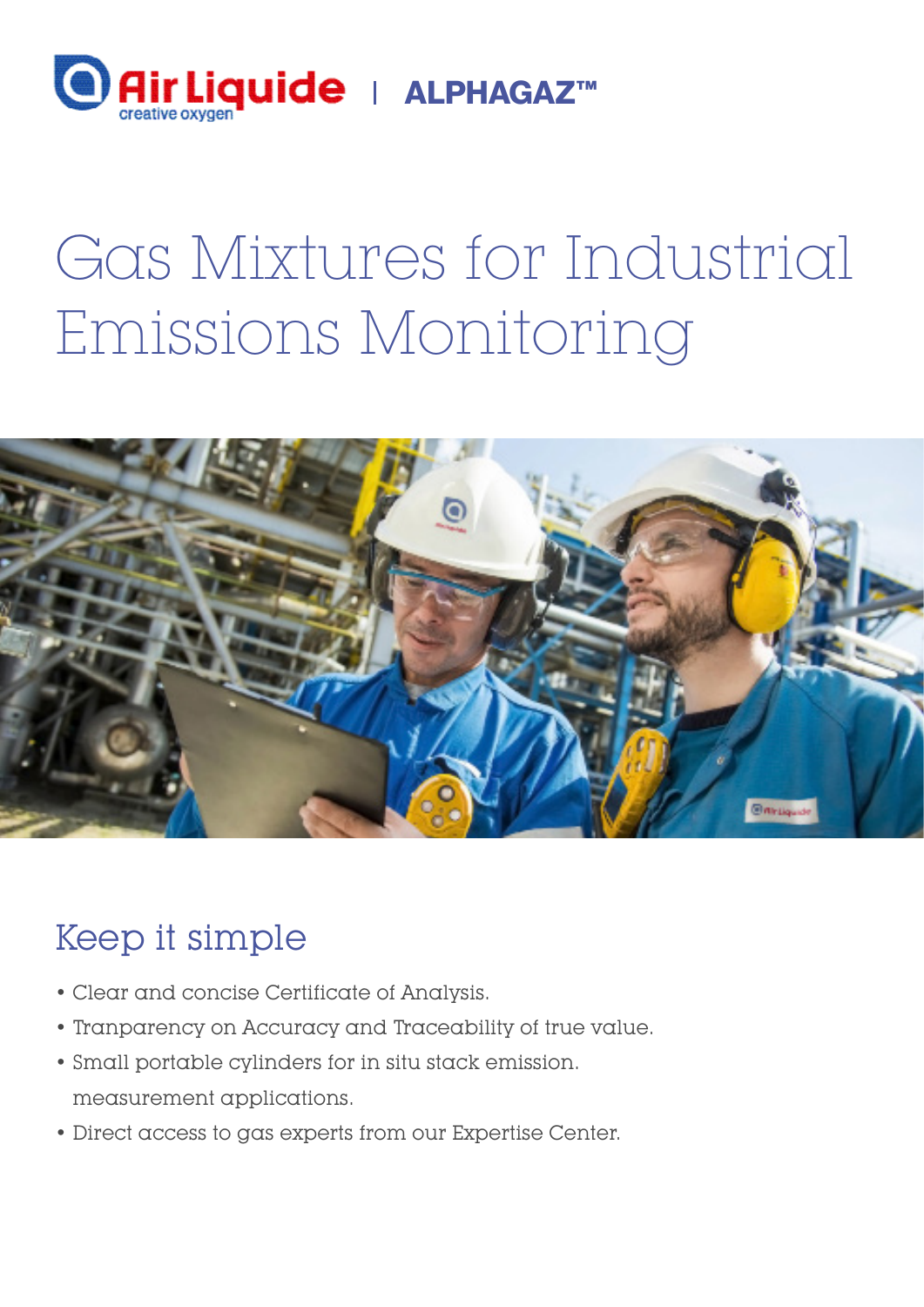# Stack Emissions Monitoring

The Stack Emissions Monitoring market has undergone substantial legislative and quality changes over the past several years and this has resulted in ever increasing pressures on organisations and individuals to deliver products and services to a higher level of acceptance. There is no hiding from the fact that documented guidance and information can be misinterpreted and this has been evident due to the different approaches that have been put into practice. To further complicate matters the demands on OEM's, Process Operators and Test Houses are quite different, so what meets the requirements of one, is not suitable for the other and this in itself has caused some confusion and has resulted in some instances in the incorrect selection of gases.

> Looking specifically at gas mixtures, examples of common terminology frequently used are: Traceability, Accredited Gases & Non Accredited Gases and Uncertainty. But these terms in turn raise a host of frequently asked questions:

### Traceability

- What is traceability?
- What is the interpretation of (Inter) National Standards?
- Are you using traceable gases to comply with your standard?
- When do you need to use traceable gases?

### Accredited & Non Accredited

- RvA (NL), BELAC (B), UKAS (GB), DKD (D) Accredited?
- ISO17025 Accredited?
- ILAC and Mutual Recognition?

#### **Uncertainty**

- What does the Certificate data actually mean?
- Are you using the lowest uncertainties available?
- Are you confident that you fully understand these terms and they are being applied correctly in your business?
- Choosing the correct gas mixture for your application can be simple!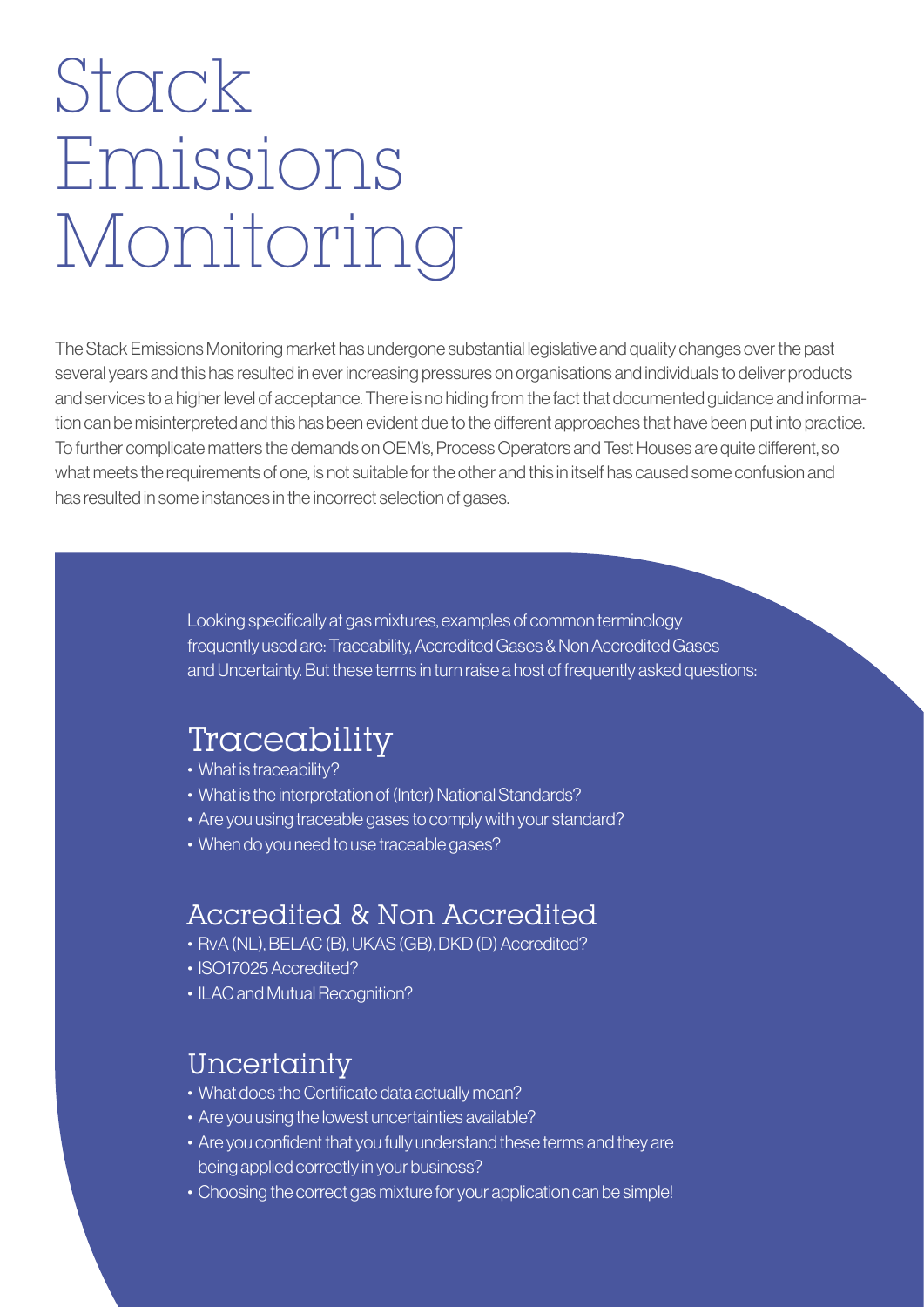# EN14181 Selecting the Correct Gas Mixtures

Below is a guide which will aid you to selecting the correct gas mixture when working in accordance to EN14181.

### QAL1 Equipment Manufacturers

#### Prior or during the AMS purchasing period

Evaluation of the suitable measurement procedure, with a required measurement uncertainty, in accordance to EN ISO 14956.

#### Gas Mixture Requirements for QAL1:

Not required to be Traceable/ISO17025 Accredited, however gas mixtures must be stable and have an uncertainty of ±2%.

### QAL2 Test Houses

#### Validation of the AMS

At least every 5 years for each AMS on site, or after a major change in plant operation or failure/repair of the AMS, conducted by Test Houses accredited to the ISO EN/IEC 17025 performance standard.

#### Gas Mixture Requirements for QAL2:

Traceable/ISO17025 Accredited calibration gases. mixtures must be stable and have an uncertainty of ±2%.

### QAL3 Process Operators

#### Maintain and demonstrate the quality of the measurement

Weekly checking that the zero and span characteristics are consistent with those determined in the QAL1.

#### Gas Mixture Requirements for QAL3:

Not required to be Traceable/ISO17025 Accredited, however gas mixtures must be stable and have an uncertainty of ±2%.

### AST Annual Surveillance Test (Test Houses)

#### Performance of the AMS is still valid and the calibration function remains as previously determined

Every year on the anniversary of the first QAL2 for each AMS on site, conducted by Test Houses accredited to the ISO EN/IEC 17025 performance standard.

#### Gas Mixture Requirements for AST:

Traceable/ISO17025 Accredited calibration gases. mixtures must be stable and have an uncertainty of ±2%

Compliance monitoring also requires the use of Traceable/ISO17025 Accredited calibration gas mixtures with the use of the Standard Reference Methods (SRMs).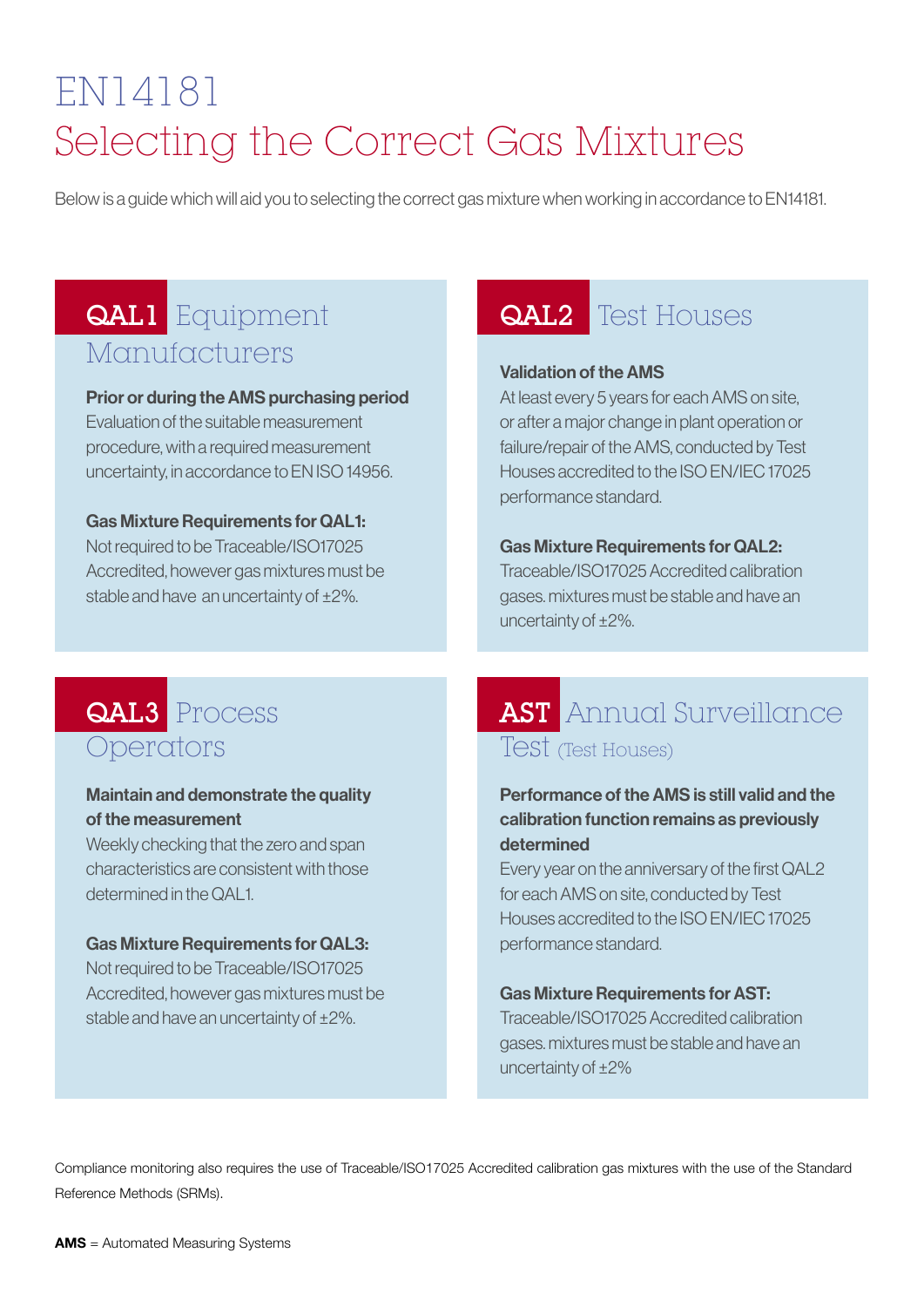# Understanding Traceability

The term 'traceable' has a very specific definition. It means that there is an auditable chain of direct measurements linking the value of the calibration material (in this case the concentration of the calibration gas) back to primary standard gas mixtures and ultimately to the SI units.

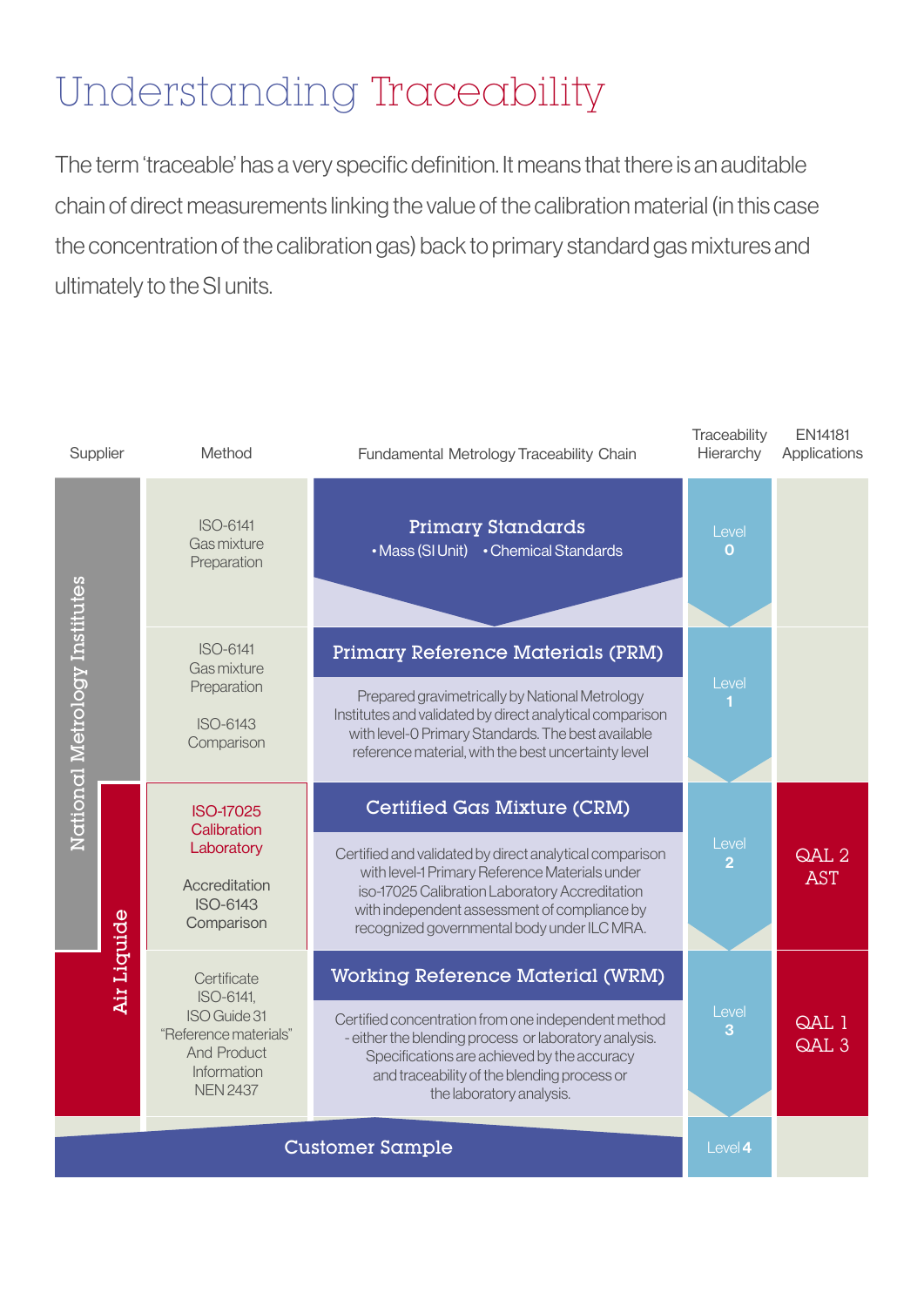This uncertainty measurement is very important with regards to adhering to the standard reference methods (SRMs) whilst conducting QAL2 and AST procedures.

International recognized Accreditation bodies\*, state: "Calibration certificates from accredited laboratories should display the accreditation mark of the relevant accreditation body and all calibration certificates should display a statement of uncertainty (and/or compliance if appropriate)"

Unfortunately there is history of Traceability Claims and these tend to be made by some commercial gas companies. If your gas species analysis application requires Traceability it is important to determine the full traceability capabilities of your gas supplier, don't be misled by the misuse of the term Traceability, it could result in a costly mistake. It is also important to note that Traceable gas standards are referred to as ISO17025 Accredited gas standards.



## ISO17025 Accredited? International Choice

 Calibration Gas Mixtures traceable to International Measurement Institutes are accepted by International Recognized Accreditation bodies\* and the Environmental Agencies.

Worldwide, the national accreditation bodies have syndicated in the International Laboratory Accreditation Cooperation (ILAC), whose main objective is the creation of a network of agreements for the mutual recognition of calibration certificates and test reports of accredited laboratories. With a coalescing Europe the mutual recognition of national calibration certificates is essential and enables ISO17025 Accredited organisations a choice of supply. In Europe this is done by Multilateral Agreements (MLA) within the European Co-operation for Accreditation, which in the meantime almost all European accreditation bodies for calibration laboratories belong to.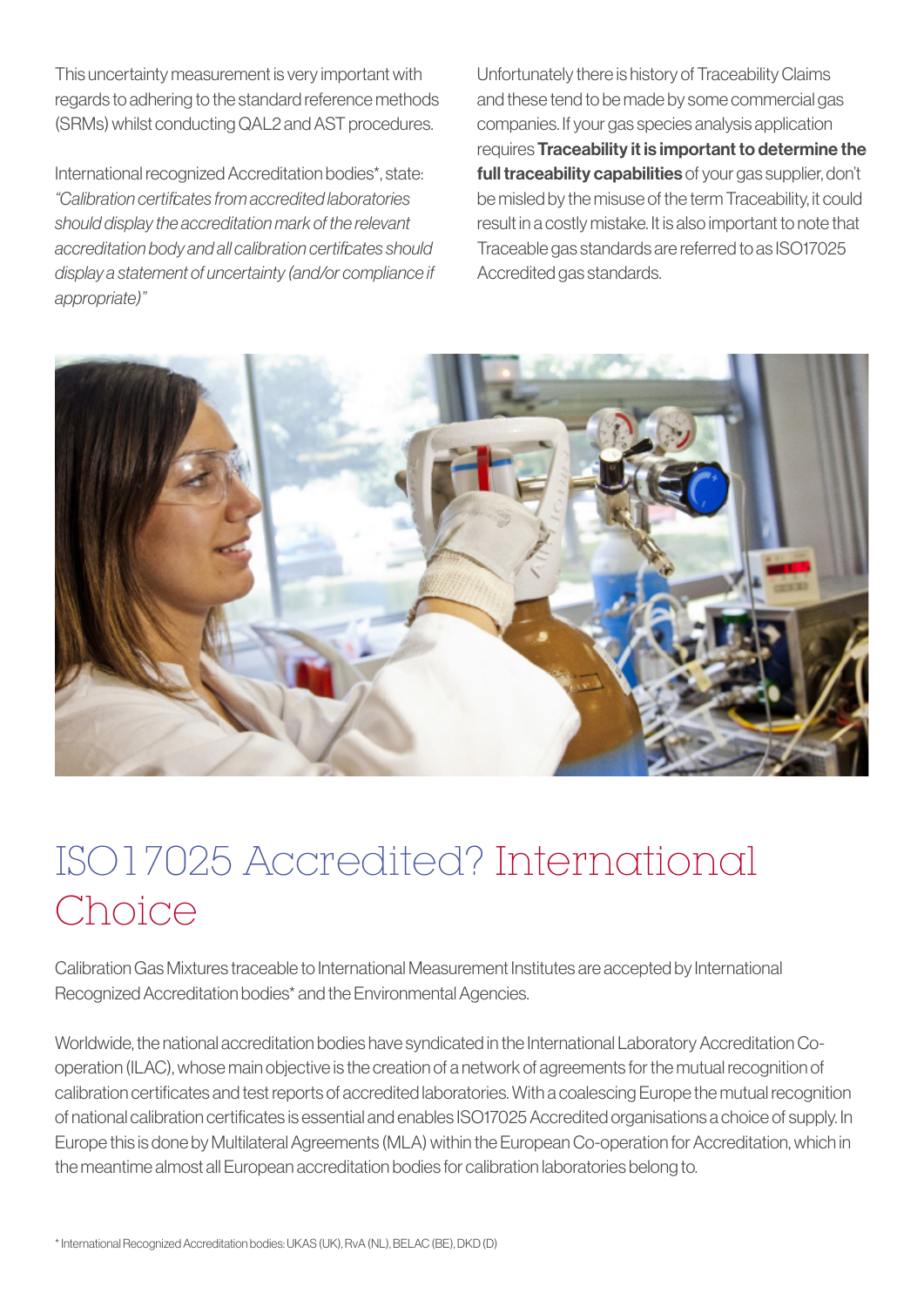### Standard Reference Methods (SRMs)

#### Achieving the ±2% uncertainty

"The expanded uncertainty shall be less than  $\pm 2\%$ " This statement is common in all of the Standard Reference Methods (SRMs) but how can you ensure both the correct traceability and uncertainty is achieved in accordance to EN14181 Standard?

#### Option 1

Traceable/ISO17025 accredited gas mixtures, with an uncertainty of equal to or less than ±2% can be taken to site and used directly to validate the analyser system.

#### Option 2

Traceable/ISO17025 Accredited gas mixtures can be used to cross check a non Traceable/ISO17025 gas mixture, also referred to as a Working Gas Mixture Standard\* or ISO17025 accepted analytical procedure. The total uncertainty of the analytical procedure must demonstrate an uncertainty of equal to or less than ±2%. To achieve this uncertainty the Traceable/ISO17025 Accredited gas mixtures required will have an uncertainty of ±1%. The non Traceable/ISO17025 Accredited gas mixtures can then be used on site for the validation of the analyser. This method of cross checking does not allow the Test House Laboratory to supply an ISO17025 Calibration Certificate for the Working Gas Mixture Standard. Both of the above options are practiced in the field, but there are a number of factors to consider prior to sourcing the best quality and cost effective solution for your organisation.

- Correct traceability
- Correct uncertainty
- Time spent performing the cross checking analytical procedure
- Cylinder holdings and rental
- Cylinder size
- Stability of the gas mixtures

### Constructing an offer that simplifies choices and gives you the right solution

Air Liquide has further expanded its comprehensive range of ISO17025 accredited calibration gases and non ISO17025 accredited traceable stable binary and multi component mixtures. Our product range offers very low uncertainties,  $\pm$ 1%, a wide band of concentration ranges and a comprehensive choice of gas species.

We are also proud to be able to supply Nitrogen Dioxide in Nitrogen, with an uncertainty of ±1% and provide a certified NOX value of your accredited or non-accredited mixture.

For HCl, NH $_{\rm_3}$  and HF we can offer a guaranteed stability and bearing in mind the complexity of manufacturing and utilizing this particular gas mixture.

To complete the offer we have the capability to manufacture and supply the VOC Control Gas Mixture, required for annual checking of Flame Ionization Detectors (FIDs).

All gases, whether it is calibration mixtures or pures for analyser operation, can be supplied in a choice of lightweight portable aluminium cylinders or larger cylinders for high gas volume demands. We believe this provides a choice which is unrivaled in the Europe.

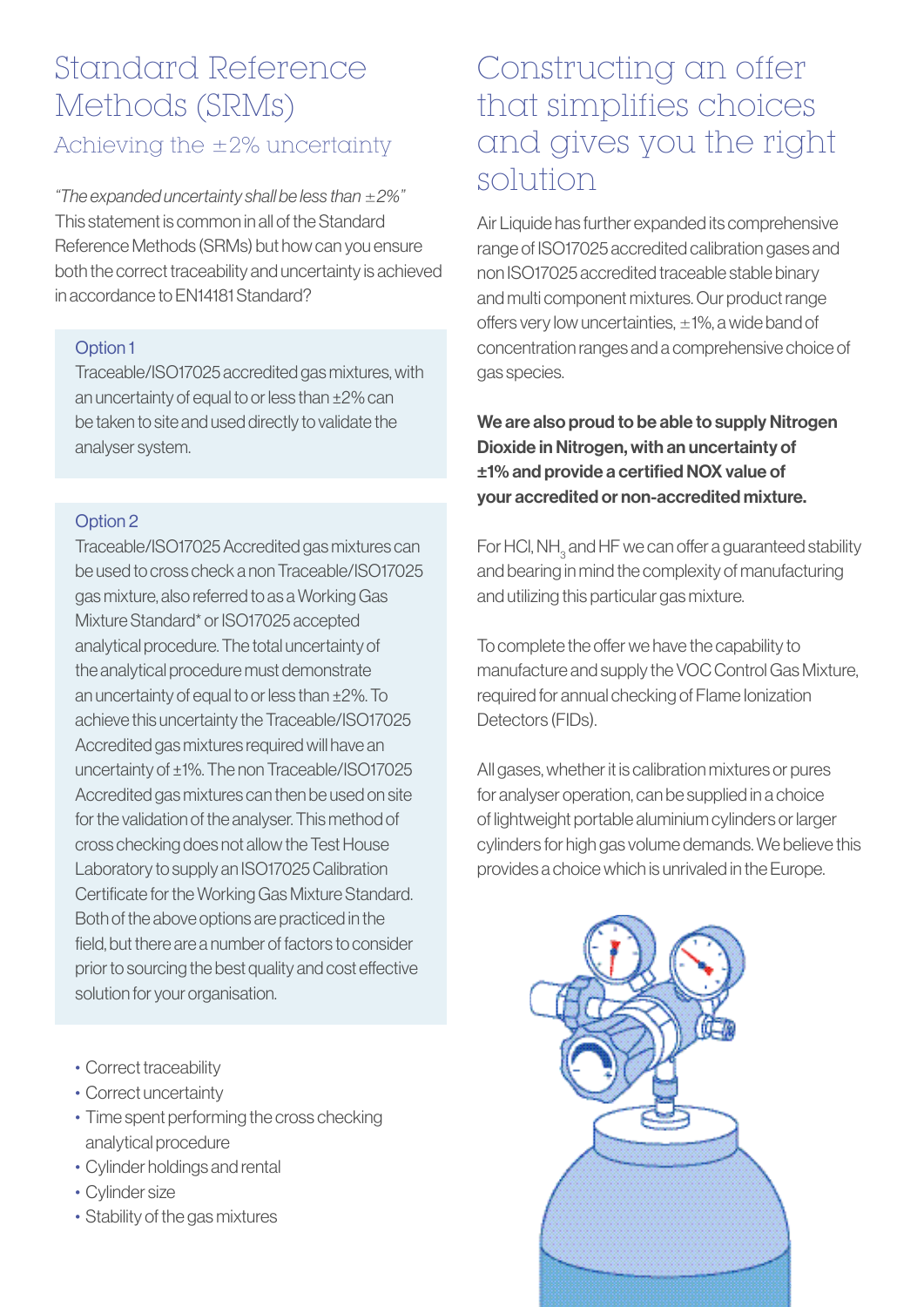### Air Liquide's ISO17025 Scope of Accreditation

| Gas                                                                                             | <b>Matrix</b>                | Concentration                                                                            | Relative<br><b>Uncertainty Range</b><br>(95% level of confidence) |
|-------------------------------------------------------------------------------------------------|------------------------------|------------------------------------------------------------------------------------------|-------------------------------------------------------------------|
| <b>Binary Gas Mixtures</b>                                                                      |                              |                                                                                          |                                                                   |
| <b>Carbon Monoxide</b>                                                                          | Nitrogen or Air              | 10 ppm - 20%                                                                             | ±1%                                                               |
| <b>Carbon Dioxide</b>                                                                           | Nitrogen or Air              | 10 ppm - 20%                                                                             | ±1%                                                               |
| Methane                                                                                         | Nitrogen or Air              | 1 ppm - 100 ppm                                                                          | $\pm 1\%$<br>$(<10$ ppm $\pm 2\%)$                                |
| Propane                                                                                         | Nitrogen or Air              | $1$ ppm $-3\%$                                                                           | ±1%                                                               |
| <b>Sulphur Dioxide</b>                                                                          | Nitrogen                     | 20 - 5000 ppm                                                                            | ±1%                                                               |
| Nitrogen Dioxide                                                                                | Nitrogen                     | 3 - 1000 ppm                                                                             | $\pm 1\%$<br>$($ < 100 ppm $\pm 2\%)$                             |
| <b>Nitric Oxide</b>                                                                             | Nitrogen                     | 1 - 2500 ppm                                                                             | ±1%<br>$(<5$ ppm $\pm 2\%)$                                       |
| Oxygen                                                                                          | Nitrogen                     | $1 - 25%$                                                                                | ±1%                                                               |
| <b>Multi component Mixtures</b>                                                                 |                              |                                                                                          |                                                                   |
| <b>Carbon Monoxide</b><br><b>Carbon Dioxide</b><br>Propane                                      | Nitrogen                     | $0.2 - 5%$<br>$1.5 - 18%$<br>150 - 1000 ppm                                              | ±1%<br>±1%<br>$\pm 2\%$                                           |
| <b>Carbon Monoxide</b><br>Carbon Dioxide<br>Propane                                             | Nitrogen                     | $0.2 - 5%$<br>$1.5 - 18%$<br>1000 - 5000 ppm                                             | ±1%<br>±1%<br>±1%                                                 |
| <b>Carbon Dioxide</b><br><b>Carbon Monoxide</b><br><b>Nitric Oxide</b><br><b>Sulfur Dioxide</b> | Nitrogen                     | 1 Mol-% to 20 Mol-%<br>100 ppm to 5000 ppm<br>200 ppm to 5000 ppm<br>100 ppm to 1000 ppm | $\pm1\%$<br>$\pm 2\%$<br>$\pm 2\%$<br>$\pm 2\%$                   |
| <b>Carbon Dioxide</b><br><b>Carbon Monoxide</b><br><b>Sulfur Dioxide</b>                        | Nitrogen or<br>synthetic air | 1 Mol-% to 20 Mol-%<br>100 ppm to 5000 ppm<br>100 ppm to 1000 ppm                        | ±1%<br>$\pm 2\%$<br>$\pm 2\%$                                     |
| <b>Carbon Dioxide</b><br><b>Carbon Monoxide</b><br><b>Nitric Oxide</b><br>Propane               | Nitrogen                     | 1 Mol-% to 20 Mol-%<br>500 ppm to 10 Mol-%<br>100 ppm to 4500 ppm<br>20 ppm to 1000 ppm  | ±1%<br>±1%<br>±1%<br>$\pm 2\%$                                    |
| Nitrogen Dioxide<br>Oxygen                                                                      | Nitrogen                     | 10 ppm to 450 ppm<br>1 Mol-% to 30 Mol-%                                                 | $\pm 2\%$<br>±1%                                                  |

CO in synthetic air is possible in concentrations if production ia allowed and not dangerous.